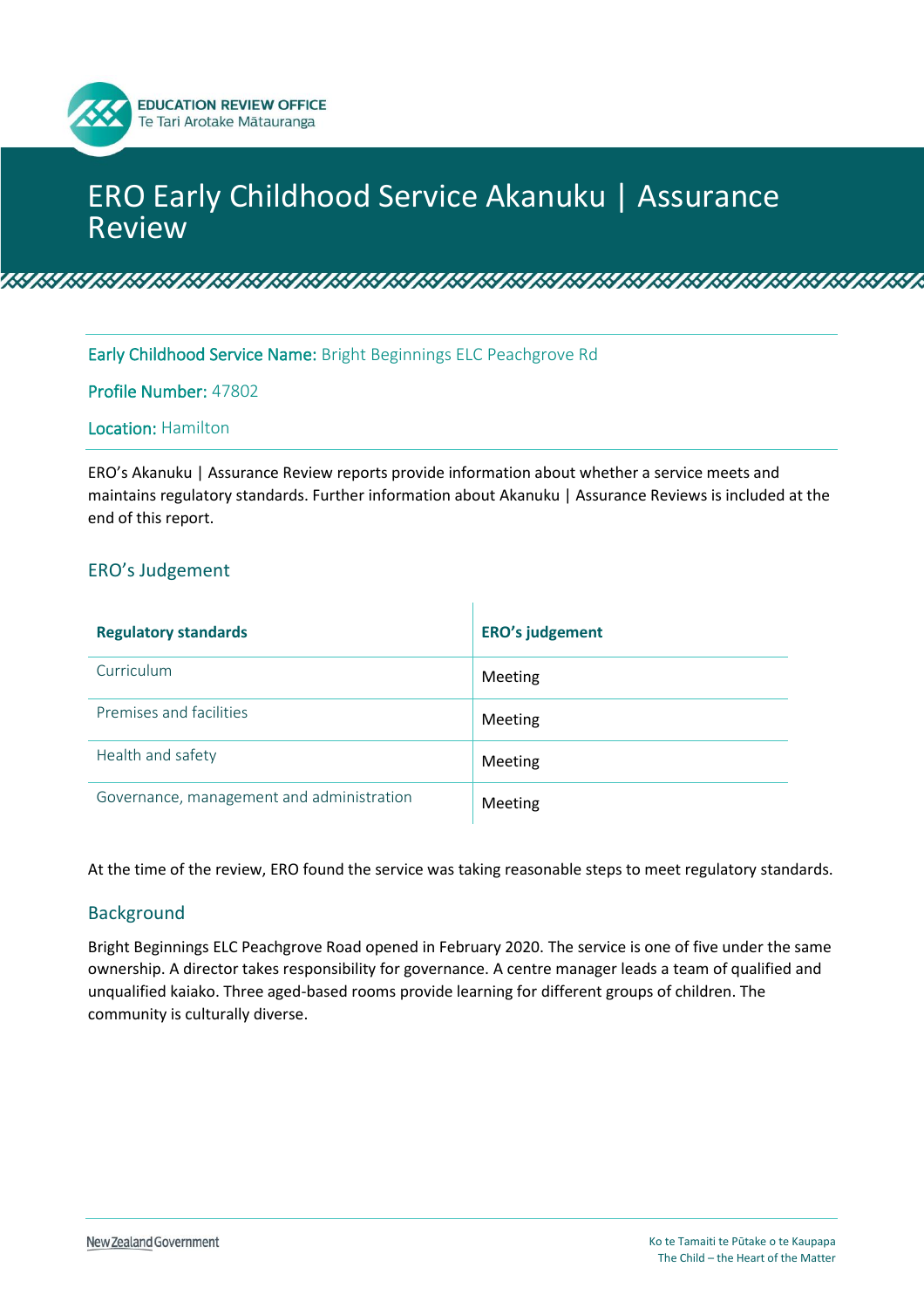# Summary of Review Findings

Infants, toddlers and young children engage in positive, meaningful interactions with kaiako. Parents' aspirations for their child are acknowledged. The curriculum provides children with experiences and opportunities that enhance and extend learning and support their developing social competence. The curriculum is language rich, inclusive and responsive to children's preferences. They have opportunities to develop an understanding of the cultural heritages of both parties to Te Tiriti o Waitangi. Children are encouraged to understand and respect other cultures.

A philosophy statement and annual plan guide the service's operation.

### Key Next Steps

Next steps include:

- increasing opportunities for children to hear and speak te reo Māori in meaningful learning contexts
- refining assessment practices, ensuring evaluation of children's progress and learning over time.

### Next ERO Review

The next ERO review is likely to be an Akarangi | Quality Evaluation.

fooyser

Shelley Booysen Acting Director Review and Improvement Services (Central) Central Region | Te Tai Pūtahi Nui

16 March 2022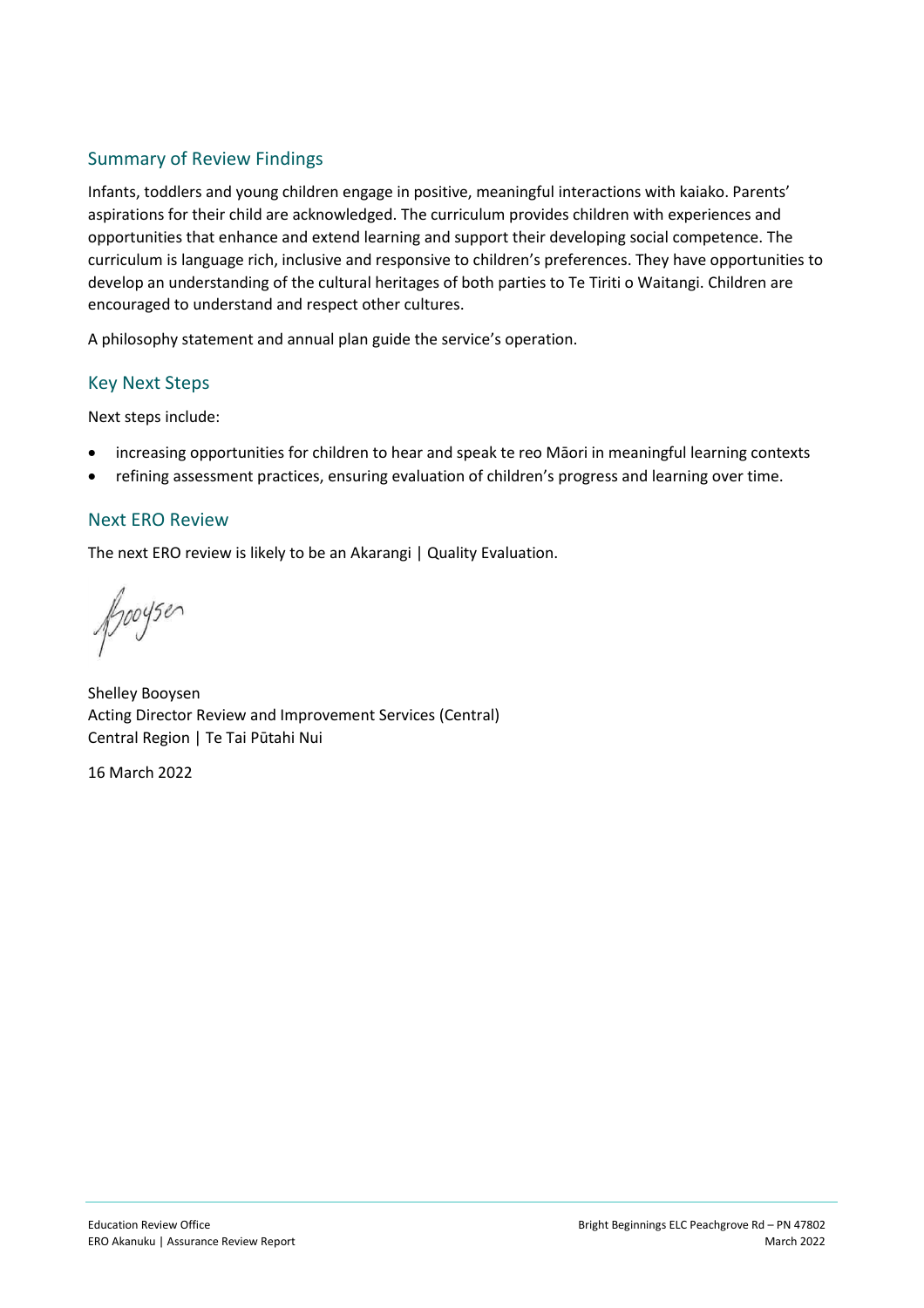# Information About the Service

| Service type                                                           | Education and care service                                                                   |
|------------------------------------------------------------------------|----------------------------------------------------------------------------------------------|
| Number licensed for                                                    | 110 children, including up to 25 aged under 2.                                               |
| Percentage of qualified teachers                                       | 80-99%                                                                                       |
| Service roll                                                           | 82                                                                                           |
| Ethnic composition                                                     | Māori 13, NZ European/Pākehā 8, Indian 33, Filipino 8, Pacific 5, Other<br>ethnic groups 15. |
| Review team on site                                                    | February 2022                                                                                |
| Date of this report                                                    | 16 March 2022                                                                                |
| Most recent ERO report(s)<br>These are available at<br>www.ero.govt.nz | First ERO review of the service                                                              |